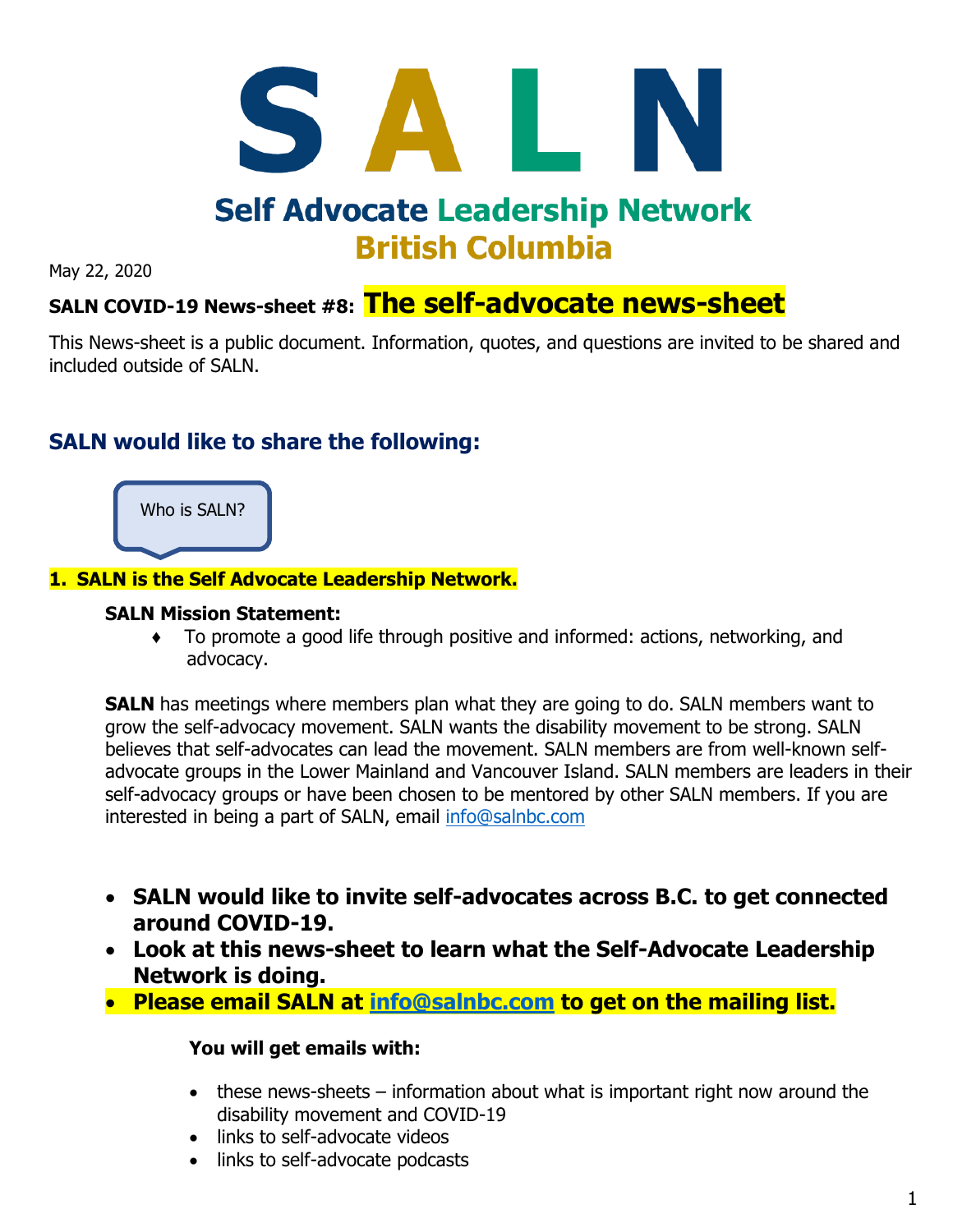

# **2. The new Essential Visits Policy**

### **Essential Visitor Policy:**

- ➢ **Go to the CLBC [Update](https://mailchi.mp/communitylivingbc/clbc-update-on-hospital-visits-3239284?e=7f6b9220af) to read their comment and see the policy.**
- ➢ **Go to the [Inclusion BC E-Update](https://inclusionbc.org/revised-essential-visits-policy-now-supports-patients-with-disabilities/?fbclid=IwAR0xx1kllJzX76axrjKFoybpWoCeK_GPohX4Tl44XiwA__E1YQjUSa9HAq8) to read their comment and see the policy.**

### **SALN Comment:**

- **"This hard work is much appreciated – changing policy is huge and a lot of work. SALN thanks everyone involved!"**
- **It was great to hear Minister of Health, Mr Adrian Dix say, "I would like to thank everyone in the broader disability community who provided support and advice [for the planned policy changes]."**
- "It's important to **have everything with you** ahead of time. Ensure you have prepared all the documents you need to help you when an emergency happens." [Read the Inclusion BC Website E-Update to learn what "**have everything**" means. See above.]

# **Quotes from SALN members:**

- "This is a huge step in the right direction. The government has acknowledged that people with disabilities [may] need extra support and some extra consideration."
- **"I give my hats off to all of them! You don't know how much I appreciate all the work that was involved**."
- "There are whole bunch of people that worked on this we thank you all!"
- "We are celebrating the victories!"
- "This is definitely a start…thank you very much. We appreciated what you were able to do in such a short amount of time."
- **"I like getting the word out and keeping the ball rolling!"**
- "This was a humungous effort!"
- **"Kudos to them getting this policy out when they did**."

#### **What SALN positively anticipates (waits for) about the Essential Visits Policy**

- "The Essential Visits Policy being successfully given to and used at BC hospitals. The Essential Visits Policy is available at BC hospitals and on BC health authority's main public websites."
- "People with diversabilities will have access to the Essential Visits Policy in plain language before going to the hospital and also when they go to the hospital."
- "People can have printed copies of the Essential Visits Policy and other important documents. These documents will further support people with diversabilities to get equal access to health care, be treated as the leader of their own life, and treated as a person first." \*See **[Inclusion BC E-Update](https://inclusionbc.org/revised-essential-visits-policy-now-supports-patients-with-disabilities/?fbclid=IwAR0xx1kllJzX76axrjKFoybpWoCeK_GPohX4Tl44XiwA__E1YQjUSa9HAq8)** to see what they think is a good idea to bring.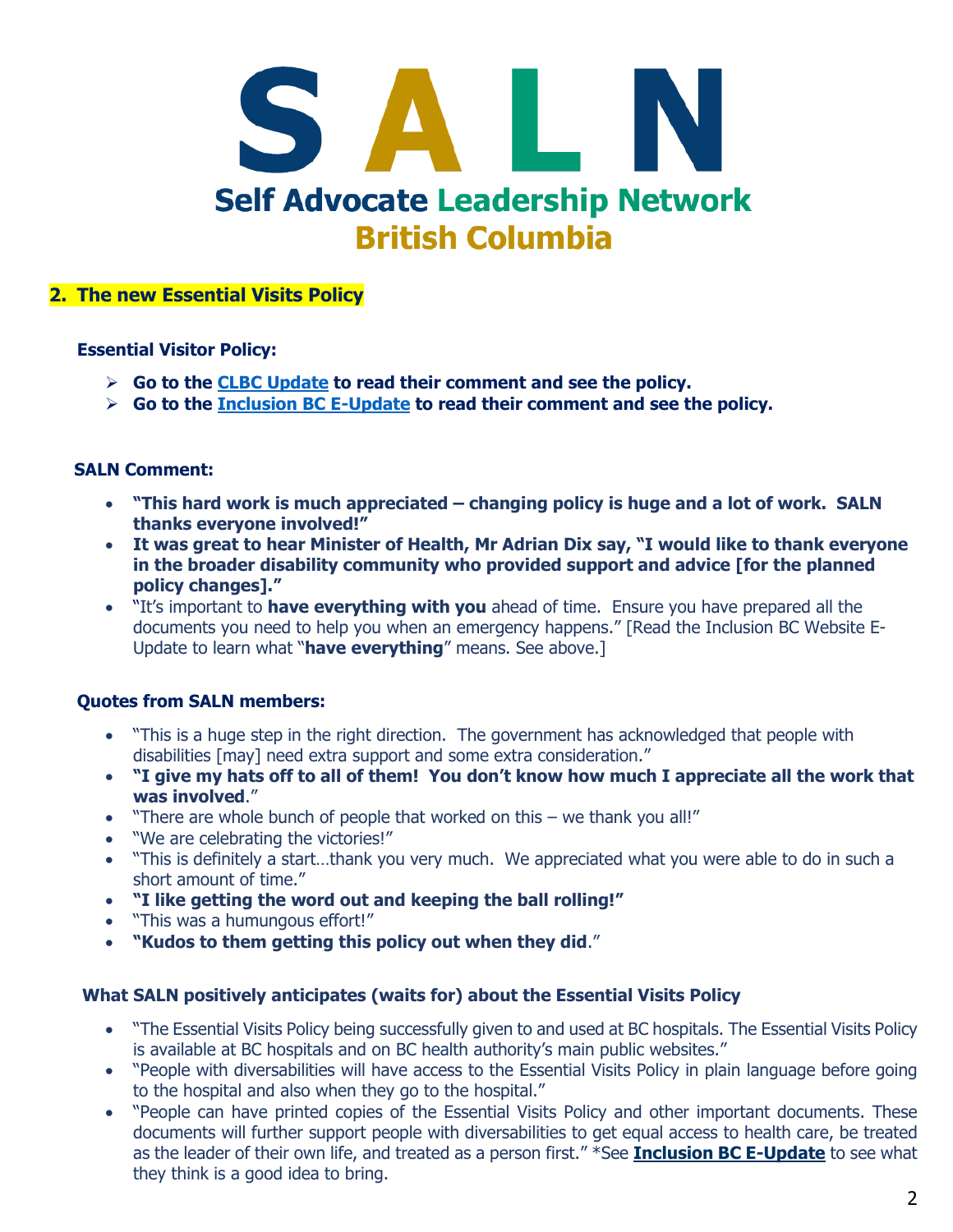# S A H. **Self Advocate Leadership Network British Columbia**

# **3. SALN has a COVID-19 Plain Language Information website – with a disability focus.**

# ➢ **Go to [www.SALNBC.com](http://www.salnbc.com/) to get**:

- clear information about COVID-19
- new information about COVID-19
- links to self-advocate podcasts
- links to self-advocate videos



# Materials Committee:

Alexander Magnussen, Bryce Schaufelberger, Cam Dore, Kara Anderson, Michael McLellan, Michaela Robinson, Nolda Ware. This team works together to gather possible information and resources for the website.

The information and resources we receive are reviewed by the committee and needs to be approved by two members. **This committee welcomes new ideas and resources that might be good for the website. If you have something to share please email it to [info@salnbc.com.](mailto:info@salnbc.com)**

Who made the website?

**SALNED** 

This website was developed and Bryce Shaufelberger.

The [SelfAdvocateNet](https://mail.shsbc.ca/owa/redir.aspx?C=8RU_PbEMWlH-C0RiQGQaRobHUTPlsMcwmYfVDs0p9iPM-OkgWPzXCA..&URL=https%3a%2f%2fselfadvocatenet.com) managed by Bryce **Schaufelberger** 

and [CedarCreekTech](https://mail.shsbc.ca/owa/redir.aspx?C=EtcKNiJiOg_6DT6iwEBTJURIZga3UEbTRyMHWtVY_1XM-OkgWPzXCA..&URL=https%3a%2f%2fcedarcreektech.net) managed by Cam Dore have teamed up to support the creation of the new [SALNBC.com](https://mail.shsbc.ca/owa/redir.aspx?C=UtGEFYVMHrtgi4lWqIyYJAvVbrKLFpNM9ae-QmNLFgfM-OkgWPzXCA..&URL=https%3a%2f%2fSALNBC.com) site by registering the domain, hosting the site and doing much of the creation and adding content to the site.

It is not the first time that Bryce and Cam have worked together. Their collaboration began over 20 years ago with the formation of the SelfAdvocatenet.com site. This site has grown into the largest and most significant self-advocate site on the web. Over the years they have also supported a variety of other websites including the Diversability.ca site and more recently the [Missionsa.ca](https://mail.shsbc.ca/owa/redir.aspx?C=k9ZJKBRZ2nRgjGfStXvC4CCVzLcU7brSQ-XeS9qu1y7M-OkgWPzXCA..&URL=https%3a%2f%2fMissionsa.ca) site.

Bryce has been a long time SelfAdvocate leader and through his work at HOMES has acquired the skills to manage the computer hardware for the HOMES. He works out of the computer lab and prepares new systems and refurbished older systems for Self Advocates via [SAComputers.ca.](https://mail.shsbc.ca/owa/redir.aspx?C=igp4OfNvDmdZ6hUp46GdLKcIOyHqRDjIJ2ZVsF73SerM-OkgWPzXCA..&URL=https%3a%2f%2fSAComputers.ca) Cam Dore is a long time, now retired ED, in the Community Living network. He has a 40 year history of introducing technology to his colleagues in BC but also internationally through his leadership with GentleTeaching.com. He continues to host and manage nearly 20 websites mostly for non profits through [CedarCreekTech.net.](https://mail.shsbc.ca/owa/redir.aspx?C=7uU5kaiiJN_B1H4-AXm9rQ2y5KehV7n5b0hP7lL2sBfM-OkgWPzXCA..&URL=https%3a%2f%2fCedarCreekTech.net)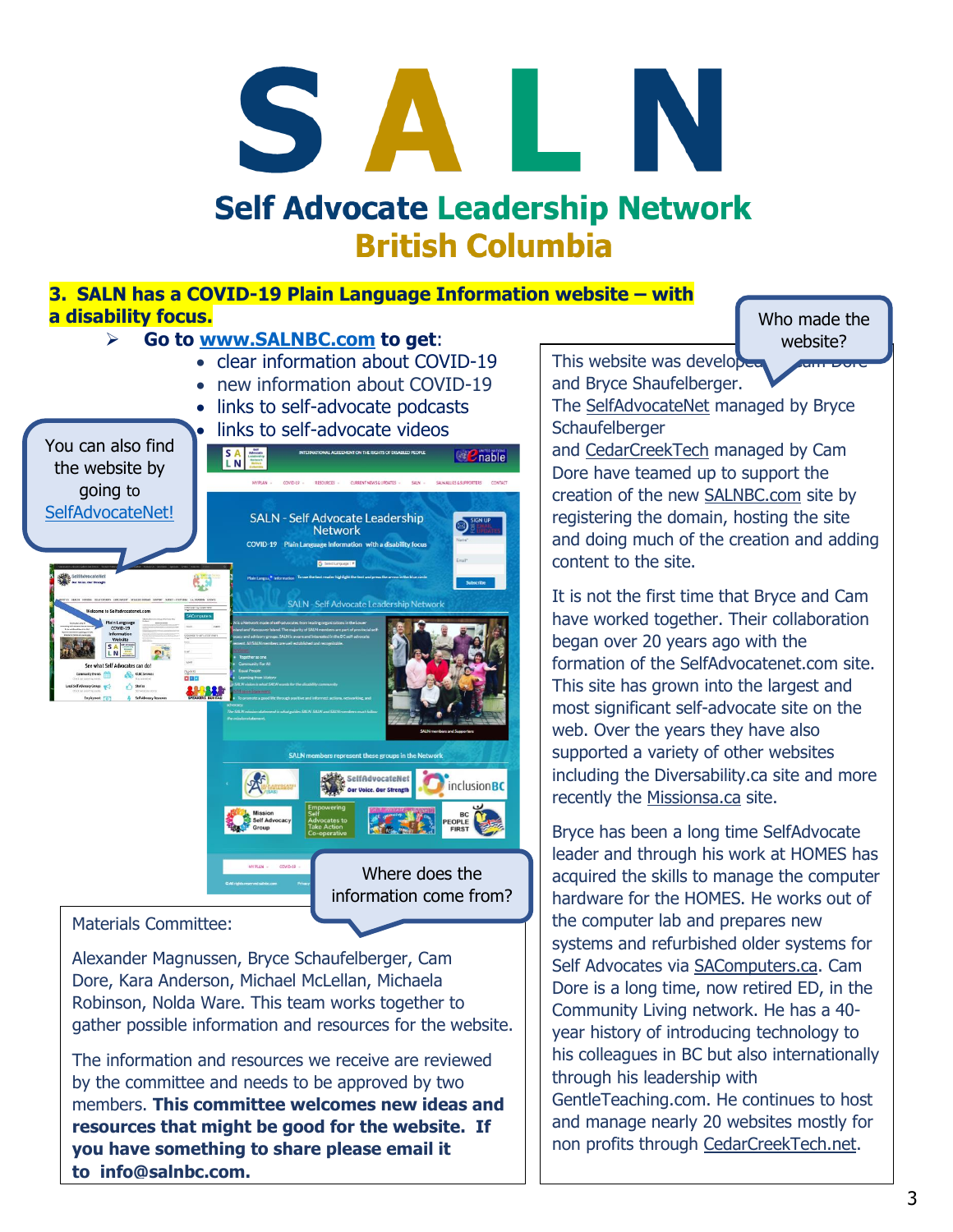

**4. SALN believes that a Representation Agreement is an important part of a personal COVID-19 plan.**

- ➢ **Click on this link to register for the [Nidus: Representation Agreement Zoom](https://www.eventbrite.ca/e/nidus-representation-agreement-zoom-presentation-for-self-advocates-tickets-105595037600?aff=ebdssbonlinesearch)  [Presentation for Self-Advocates](https://www.eventbrite.ca/e/nidus-representation-agreement-zoom-presentation-for-self-advocates-tickets-105595037600?aff=ebdssbonlinesearch)**
	- Tuesday, May  $26<sup>th</sup> 1:30$  to 3:30



- When you register you will get an email with a Zoom link. Only people who have registered will be able to attend. Look at "Additional Information" in your registration email for the Zoom link.
- This presentation will be in plain language.
- The Self-Advocate Leadership Team (SALN) believes a Representation Agreement is an important part of a Covid-19 plan. It is also helpful in other situations.
- You will learn:
	- What are Representation Agreements.
		- How Representation Agreements can help you.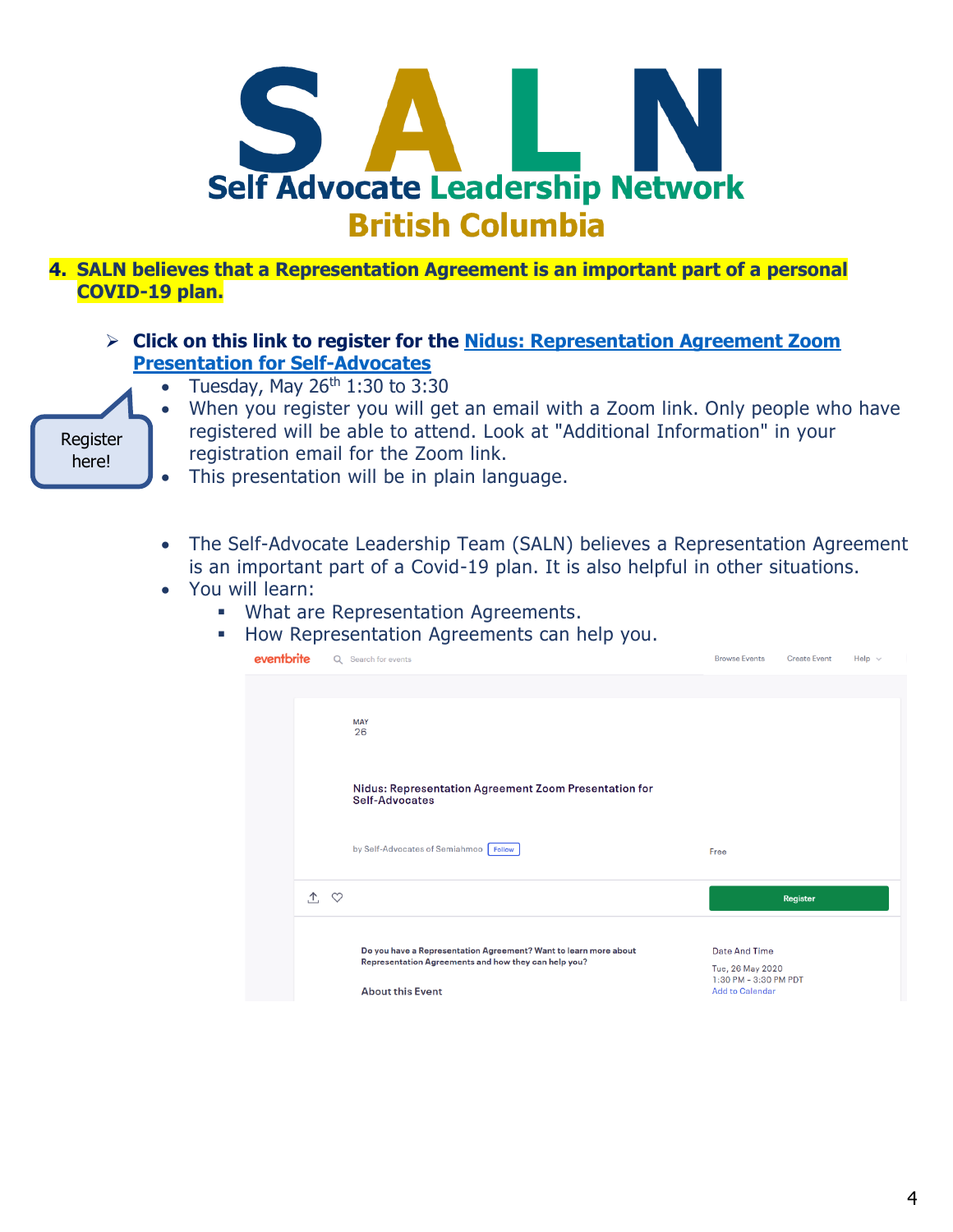

# **5. SALN has made a podcast series called: Positive Awareness Podcasts.**

- ➢ **Go to** <https://salnbc.com/sal-awareness-podcasts/> to hear the podcasts.
	- i. A podcast is like radio. There are people talking. Usually there is no video (you cannot see the people talking). There is one or two people who host the podcast. A podcast host is in every podcast. They help make the show. You can have guests on a podcast. ii. There are 2 Positive Awareness Podcasts shows.

iii. The first podcast is about: How are you coping? [#HowAreYouCoping]

iv. The second podcast is about: Why and how (around COVID-19).



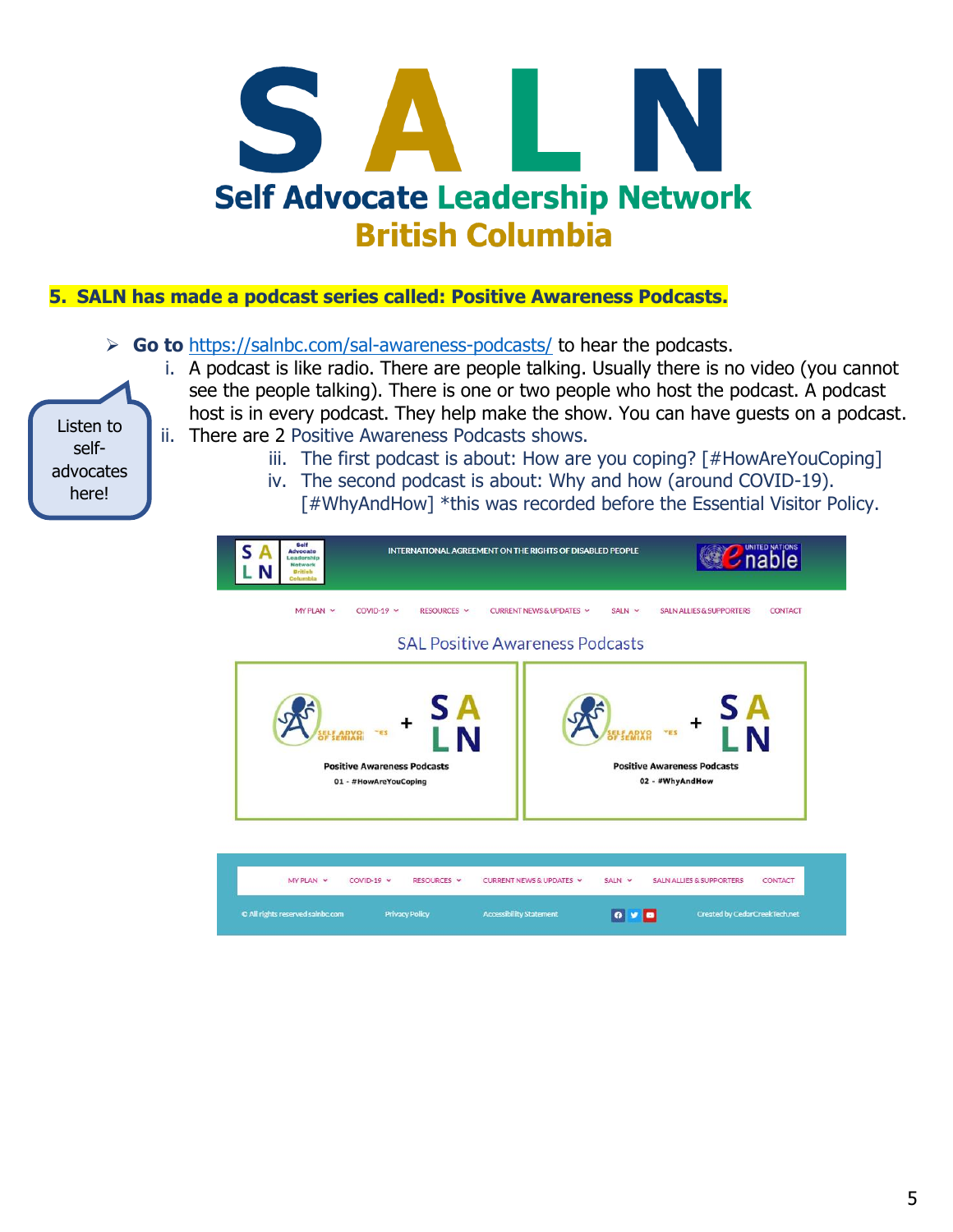

# **6. SALN has made videos about how self-advocates are feeling during this time [COVID-19].**

# ➢ **Click on this link to see them:** [SAS & SALN Videos](https://www.youtube.com/watch?v=nlzrSU57lEs&list=PL7iWGvppXsnaRDW_4er2tp2GnWnFAaNPh)

- i. These videos share what self-advocates feel right now
	- 1. There are two videos about: How are you coping? [#HowAreYouCoping]
	- 2. You can create your own videos and put them on Facebook.
		- When you do this you can tag and mention SALN.

Be a part of the **SALN** videos!

- a. @SALNBC for Facebook
	- b. #SALNBC #HowAreYouCoping
- 3. Learn about using hashtags and mentions on Facebook here:
	- a. [Using a hashtag](https://www.facebook.com/help/587836257914341)
	- b. [Mentioning SALN in my post](https://www.facebook.com/help/218027134882349)
- ii. You can be a part of SALN videos.
	- 1. Make a 20 to 30 sec video on how you have become more independent during COVID-19.
	- 2. Please record with your camera sideways.
	- 3. Send videos to **[sas@shsbc.ca](mailto:sas@shsbc.ca)**.
	- 4. Winners will be notified and a video made announcing winners names. Your video will appear in the next series #HowAreYouIndependent
	- 5. This contest will be open until June 15, 2020.

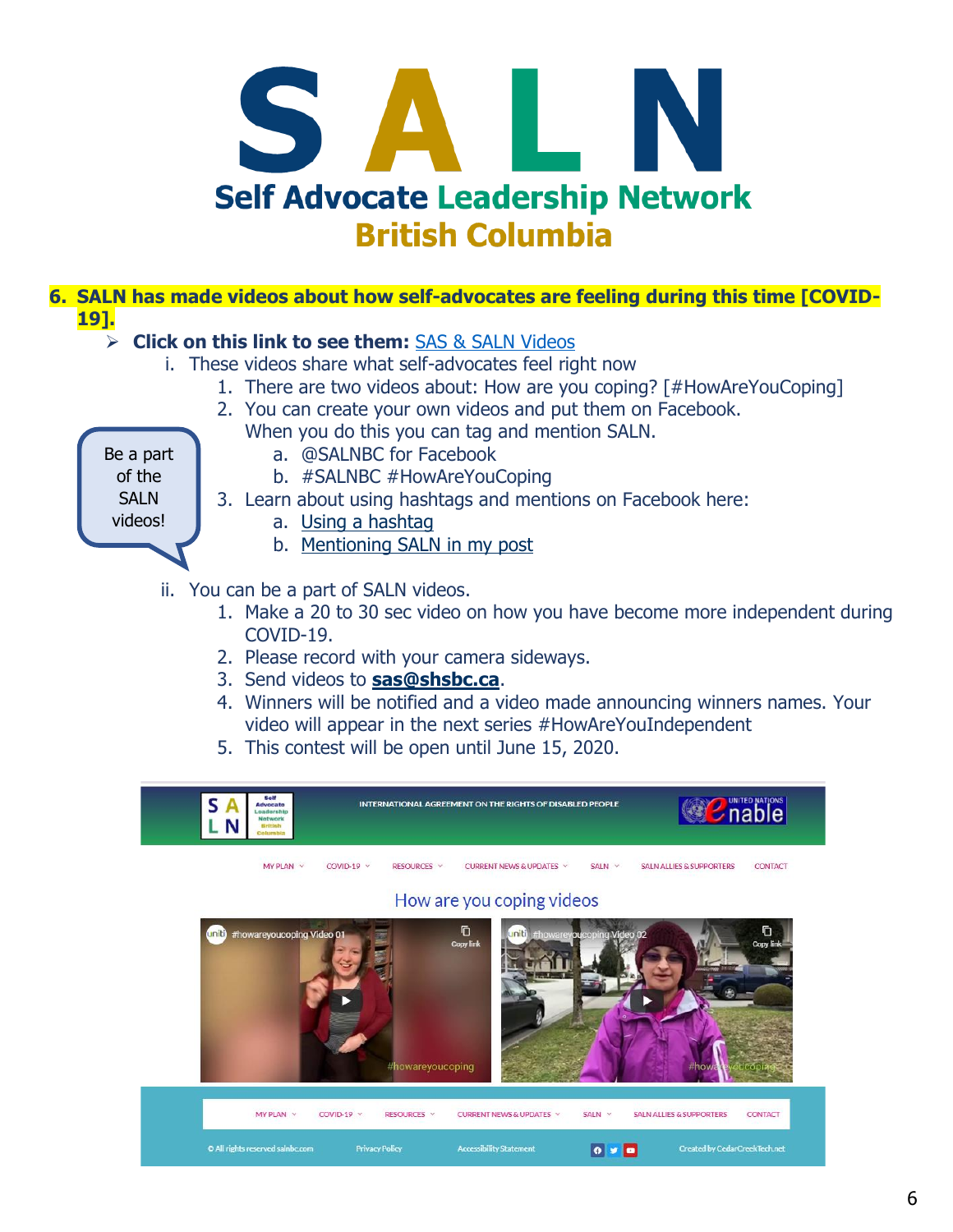

- **7. SAS has made important videos on COVID-19. SAS is the Self-Advocates of Semiahmoo. SAS members Krista and Manjeet are in SALN. Alexander is a SALN mentor. He used to be a member but now he is a mentor and helps the members.** 
	- **Go to Media Links:**
		- o Read about the videos here: [Peace Arch News, Self-Advocates of Semiahmoo](https://www.peacearchnews.com/community/self-advocates-of-semiahmoo-issue-video-appeals-amid-pandemic-concerns/)  [issue video appeals amid pandemic concerns: "5 videos h](https://www.peacearchnews.com/community/self-advocates-of-semiahmoo-issue-video-appeals-amid-pandemic-concerns/)ighlighting the [importance of actions taken during the COVID-](https://www.peacearchnews.com/community/self-advocates-of-semiahmoo-issue-video-appeals-amid-pandemic-concerns/)19 pandemic", March 24, 2020

**PEACE ARCH NEWS** 

- o **Click on the link: [Coronavirus: Fair Treatment](https://www.youtube.com/watch?v=qIcj2eCWfKQ)**
- o **Click on the link: Coronavirus: [We're In This Together](https://www.youtube.com/watch?v=srXaWxhBCXE)**
- o **Click on the link: [Coronavirus: Affects Us All](https://www.youtube.com/watch?v=04T20tGNuHM)**

600



Selfadvocate videos about staying safe!

# Self-Advocates of Semiahmoo issue video appeals amid pandemic concerns

YouTube series encourages fair treatment and reminds 'we're in



**Coronavirus: Fair Treatment** 692 views · 1 month ago



**Coronavirus: We're In This Together** 473 views · 1 month ago



en.<br>199

**Coronavirus: Affects Us All** 256 views · 1 month ago

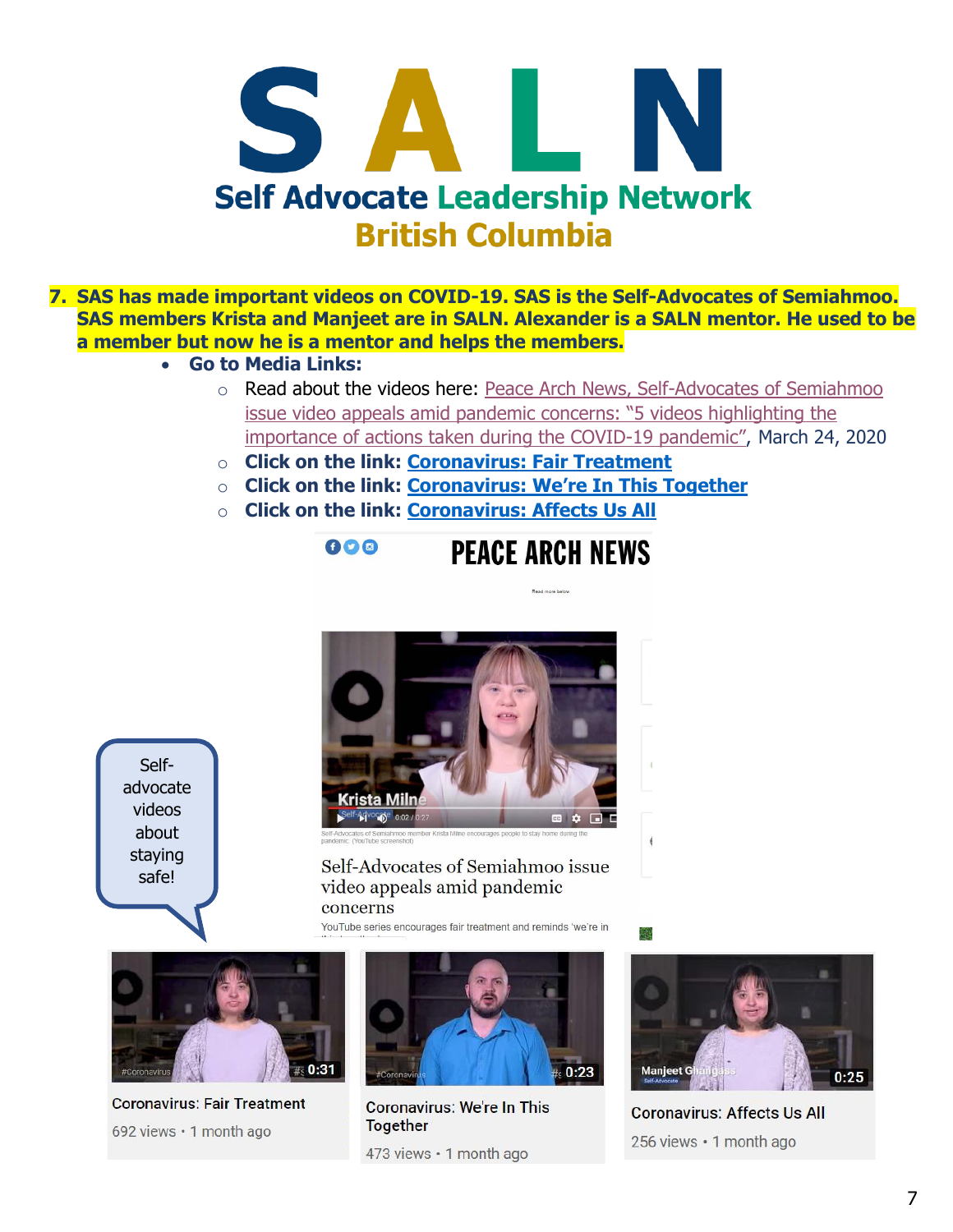# **Self Advocate Leadership Network British Columbia**

8a. SALN members would like to share what it feels like to them to lose their independence during COVID-19. [Make sure to read  $#8b - "What makes me feel strong right now".]$ 

# **Quotes from SALN members:**

Selfadvocates share how they are feeling.

- "I am not living in my apartment right now. I have to stay with family this makes me feel uncertain. Am I going to be able to go back to my apartment after COVID-19 is over? How is everything going to go back to normal?"
- "I have lost most of my independence."
- **"This has affected my independence. I feel that when I am not in charge of my own life, the things that I am able to do suddenly have become very limited."**
- "I don't go out with anyone and I have lost confidence."
- "I feel half of me is gone. Half my independence is gone. I used to go to Safeway on my own – now I have to ask staff to go with me. This makes me feel really sad."
- **"I am living independently in my apartment and I am trying to hang on to my independence. This is really important to me."**
- "I don't know what to do with myself. I have lost my independence to go places on my own. This makes me feel sad."
- **"I have lost the chance to go out and get my groceries, do my own banking…I am stuck at home. I am one to get out and do things 5 days a week…and this is not happening. I am a very independent person and this makes it more difficult for me."**
- $\degree$  T don't mind being at home  $-$  I am a homebody. But it is hard to see the world go topsy turvy. The world is so different."
- **"Even though I didn't like going to work or the grocery store - I miss doing these things. I miss just going out on the bus to people watch."**
- **"Before I used to go out, visit my friends, go shopping – and virtually now I am only out 1 or 2 days a week and come straight back home. This totally sucks."**
- $\degree$  T used to go shopping, have family over it is confusing. What can we do? I can only do so much cleaning!"
- "Not seeing people I care about is very hard. Even seeing them but from far away  $-$  is tough."
- "Not going out and seeing people. Having to have people go out with me. Having to have family support instead of support staff – feeling the stress of family members – it is all so difficult."
- Do you feel the same way? Tell us if you are feeling like you have lost some of your independence at [www.Facebook.com/SALNBC](http://www.facebook.com/SALNBC) or at [info@salnbc.com.](mailto:info@salnbc.com)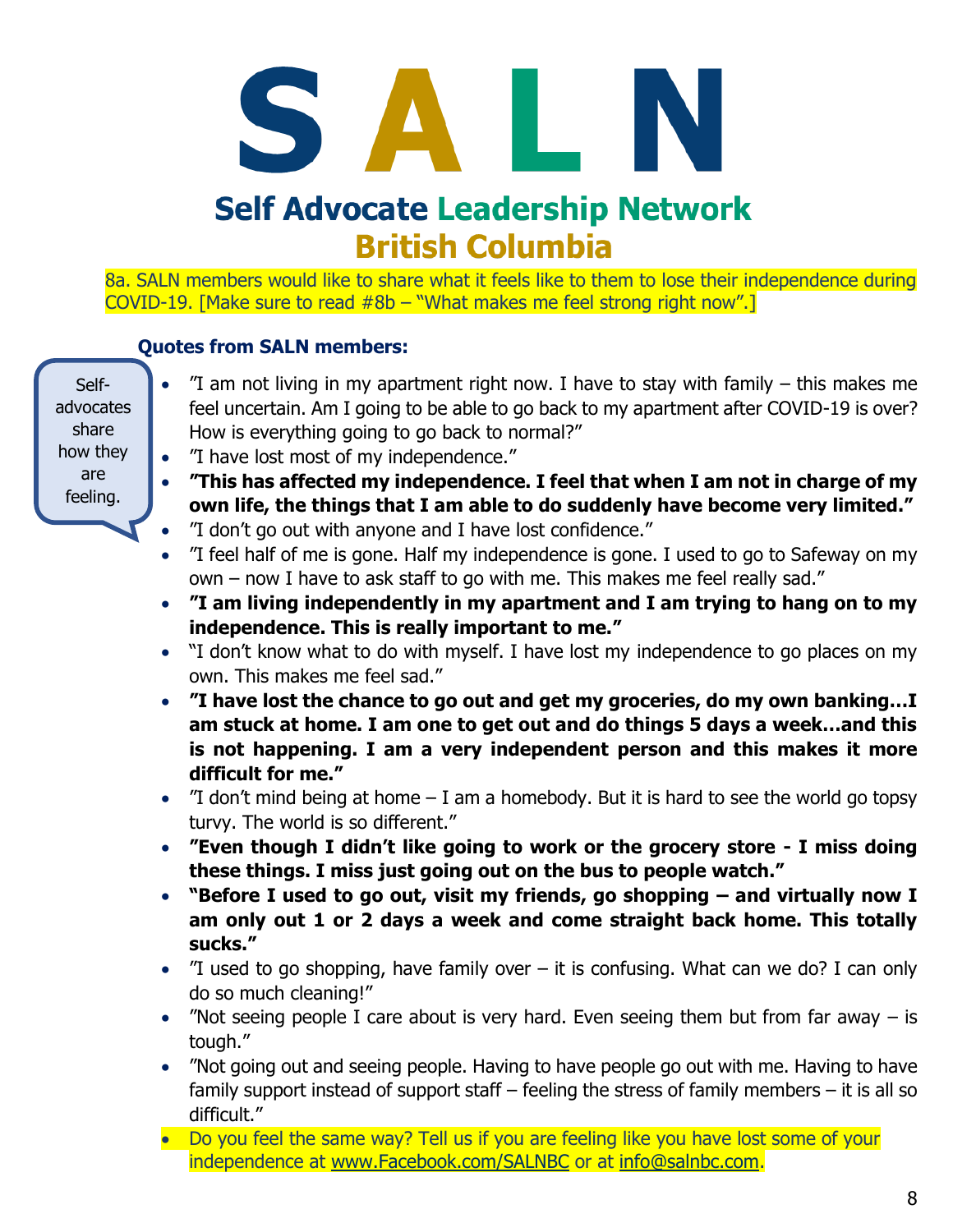

8b. SALN members would like to share what is going well. What makes members feel strong right now.

# **Quotes from SALN members:**

# • **Our support staff are starting to teach us to go to Safeway on our own now. They are teaching and guiding us.**

It feels good doing things on my own now without having to ask staff to go with me.

• I get a text with a picture that we will be learning about handwashing, sanitizing, social distancing and wearing a mask and how to do this on our own.

• **If we know the right information then we can act accordingly. We are not constantly thinking what should we do, what's right/wrong. Then we can feel confident in our decision about what is the right thing to do.** 

The fact that I am still able to do the things I want to do  $-$  but in slightly different ways. I feel good because at least I am doing something for myself.

• **Exercising and keeping my mind away from the stress. It helps the brain to think properly, keeps you strong and motivated. Takes you away from the stress around you. It makes me feel happier.** 

- **Where I live, we don't have a lot of resources – but at least I can see people's faces through Zoom, meetings and groups I belong to.**
- Being able once in a while to get out and get some air go for a walk see people. That helps because otherwise I would not be doing so well.
- Talking with my cousins, friends or my sister on the phone. I get a sense of accomplishment when I talk to people I care about.
- **The social contact I have with friends and family that I think we all need. We can't get face to face – but at least over the phone. We all need that connection. It is imperative we keep social contact, to keep motivated and socially active.**
- Social contact by phone with family and friends is so important. I just heard soon we will be able to hug people again! Coffee shops and restaurants will be open.
- Trying new things like make a pizza!
- There are times when your day ends and you go in your room with the TV on...I think about how I am so proud about how the world is. It keeps me going.
- I sit on my balcony on my swing with a Canadian flag. I am proud to be Canadian. I think about what we are going through – and we are a good country and I am proud of it. Good people are what make the world go around. There are more good people than bad people.
- Being able to work from home and the connections I have with family and friends. They help with my mental health and connections are a human need. This is being very well fulfilled.
- **Grateful and thankful that I live in British Columbia.**
- Do you feel the same way? Tell us what makes you feel strong right now at [www.Facebook.com/SALNBC](http://www.facebook.com/SALNBC) or at [info@salnbc.com.](mailto:info@salnbc.com)

Selfadvocates share what makes them strong right now.